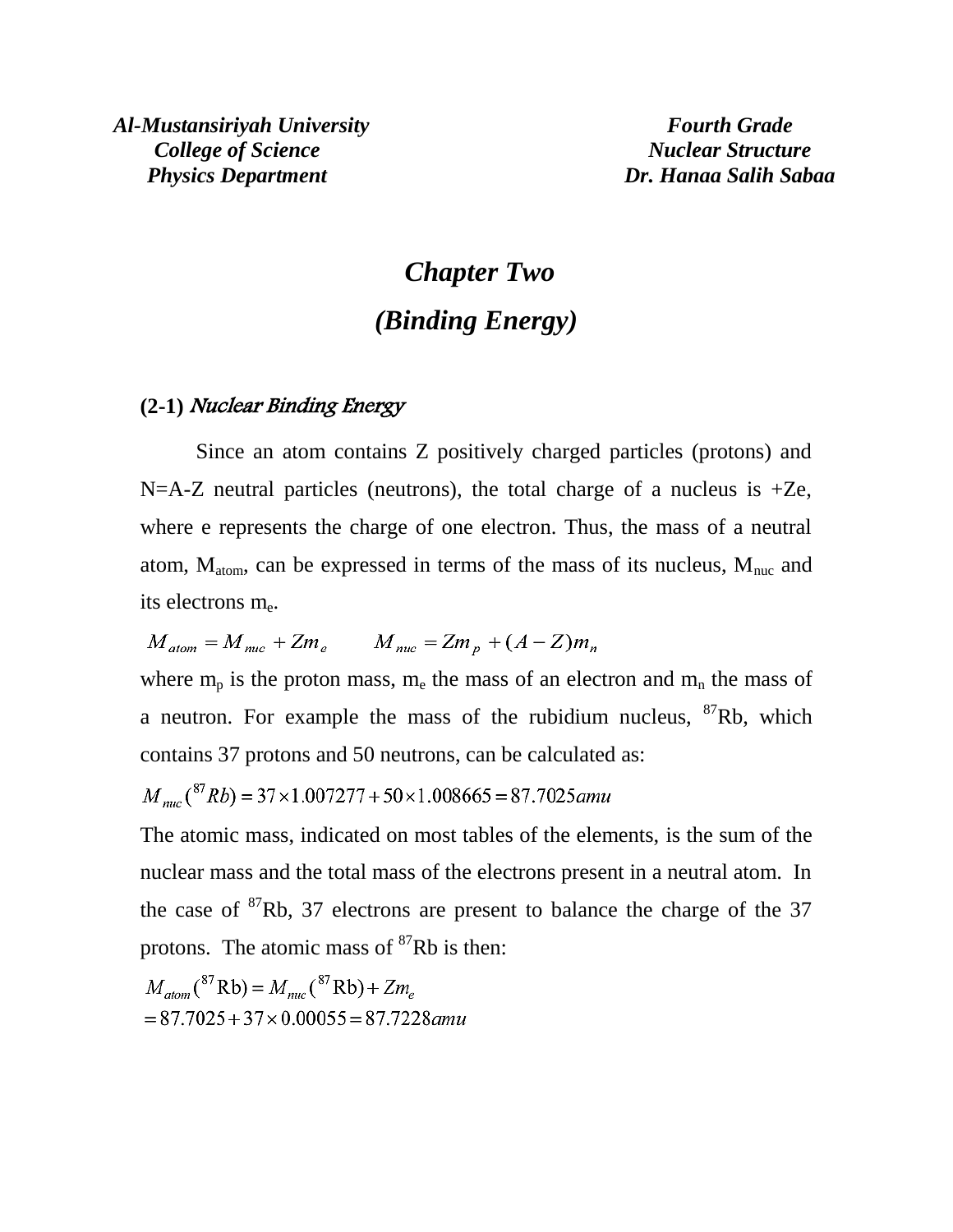From the periodic table, the measured mass of a  ${}^{87}Rb$  atom is found to be  $M_A^{\text{measured}}({}^{87}Rb) = 86.909187$  amu. These two masses are not equal and the difference is given by:

$$
\Delta m = M_{atom}({}^{87}Rb) - M_{atom}^{measured}({}^{87}Rb) = 0.813613amu
$$

Expanding the terms in this equation, shows that the difference in mass corresponds to a difference in the mass of the nucleus

$$
\Delta m = M_{atom} - M_{atom}^{measured}
$$
  
=  $Zm_p + Zm_e + (A - Z)m_n - M_{mac}^{measured} - Zm_e$ 

which reduces to

$$
\Delta m = M_{atom} - M_{atom}^{measured}
$$
  
=  $Zm_p + (A - Z)m_n - M_{nuc}^{measured} = M_{nuc} - M_{nuc}^{measured}$ 

Thus, when using atomic mass values given by the periodic table, the mass difference between the measured and calculated is given by

$$
\Delta m = M_{\text{muc}} - M_{\text{muc}}^{\text{measured}} = Zm_{\text{p}} + Zm_{\text{e}} + (A - Z)m_{\text{n}} - M_{\text{atom}}^{\text{measured}}
$$

Notice also that

$$
Zm_p + Zm_e = Zm_H
$$

Where  $m_H$  is a mass of the hydrogen atom.

From this and other examples it can be concluded that the actual mass of an atomic nucleus is always smaller than the sum of the rest masses of all its nucleons (protons and neutrons). This is because some of the mass of the nucleons is converted into the energy that is needed to form that nucleus and hold it together. This converted mass, Δm, is called the "mass defect" and the corresponding energy is called the "binding energy" and is related to the stability of the nucleus; the greater binding energy leads to the more stable the nucleus. This energy also represents the minimum energy required to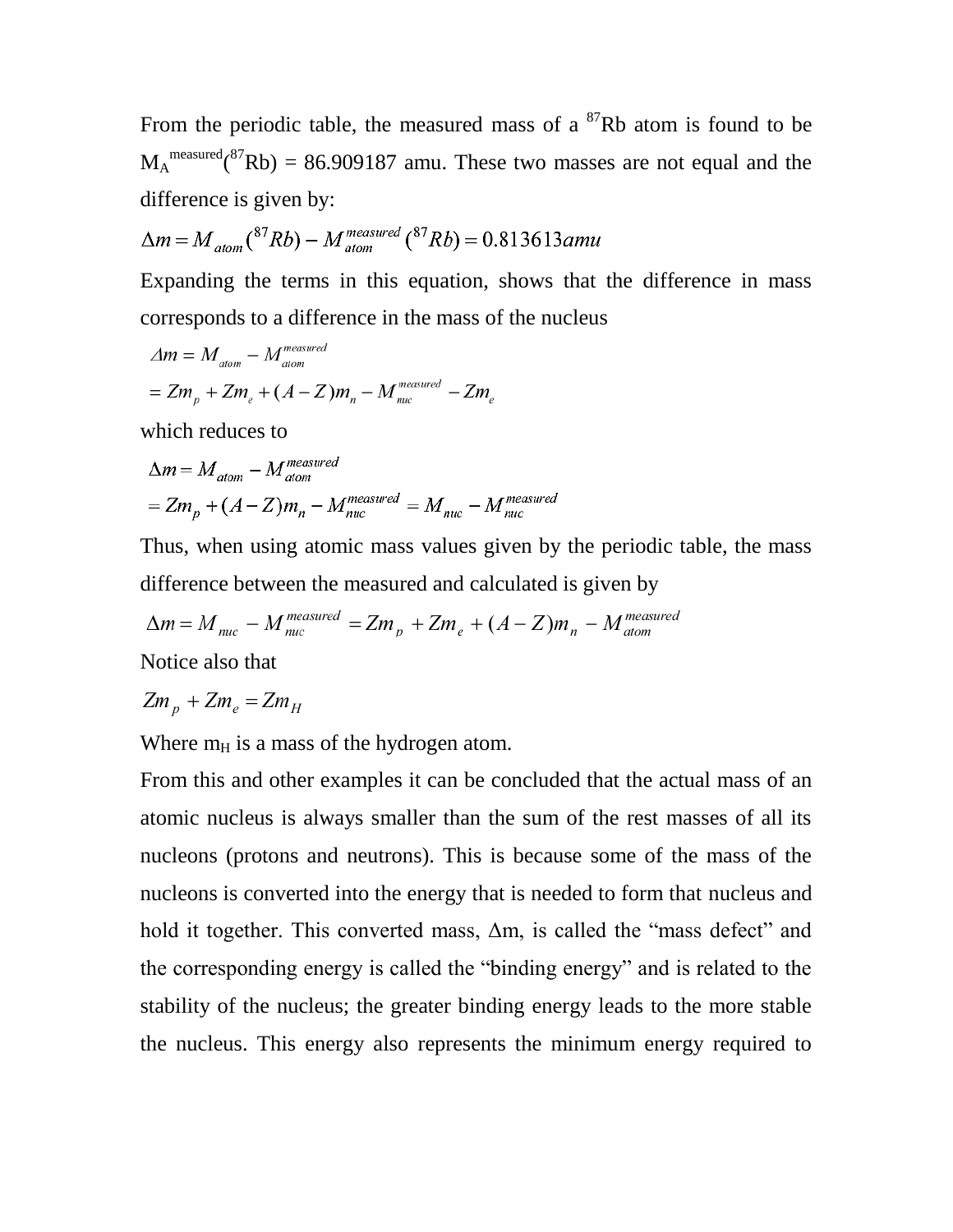separate a nucleus into protons and neutrons. The mass defect and binding energy can be directly related, as shown below:

$$
B(A, Z) = \Delta m \times 931.5 MeV / amu \qquad or
$$
  

$$
B(A, Z) = 931.5(Zm_p + Zm_e + Nm_n - M_{atom}^{measured})
$$

Since the total binding energy of the nucleus depends on the number of nucleons, a more useful measure of the cohesiveness is the average binding energy Bave.

$$
B_{ave}(A, Z) = \frac{B(A, Z)}{A}
$$
 (MeV/nucleon)



Figure (2-1): Variation of binding energy per nucleon with the atomic mass number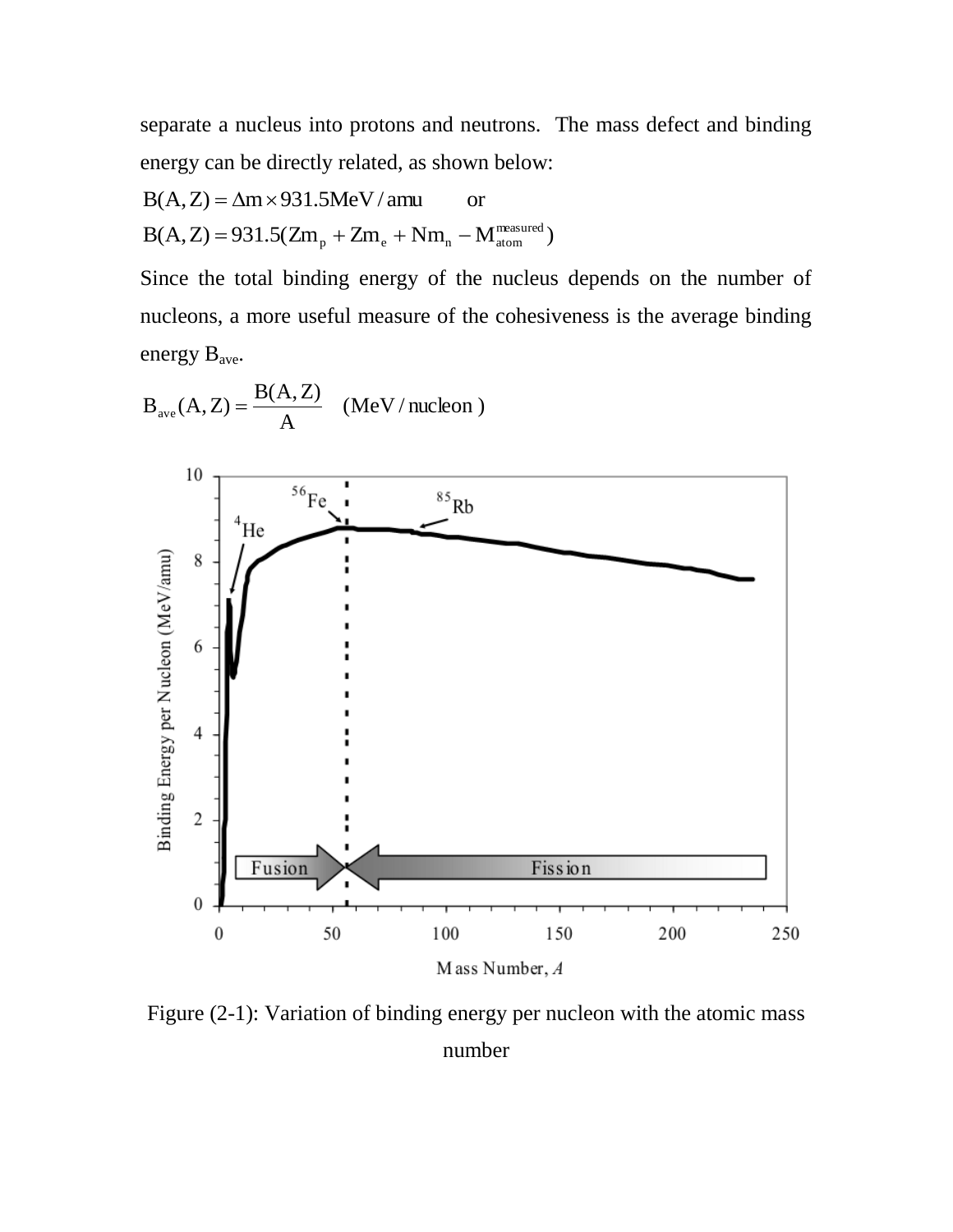The binding energy per nucleon varies with the atomic mass number A, as shown in figure (2-1). For example, the binding energy per nucleon in a rubidium nucleus is 8.7MeV, while in helium it is 7.3MeV. The curve indicates three characteristic regions:

- Region of stability: A flat region between  $(A)$  equal to approximately 35 and 70 where the binding energy per nucleon is nearly constant. This region exhibits a peak near  $A = 60$ . These nuclei are near iron and are called the iron peak nuclei representing the most stable elements.
- Region of fission reactions: From the curve it can be seen that the heaviest nuclei are less stable than the nuclei near  $A = 60$ , which suggests that energy can be released if heavy nuclei split apart into smaller nuclei having masses nearer the iron peak. This process is called fission (the basic nuclear reaction used in atomic bombs as uncontrolled reactions and in nuclear power and research reactors as controlled chain reactions). Each fission event generates nuclei commonly referred to as fission fragments with mass numbers ranging from 80 to 160.
- Region of fusion reactions: The curve of binding energy suggests a second way in which energy could be released in nuclear reactions. The lightest elements (like hydrogen and helium) have nuclei that are less stable than heavier elements up to the iron peak. If two light nuclei can form a heavier nucleus a significant energy could be released. This process is called fusion, and represents the basic nuclear reaction in hydrogen (thermonuclear) weapons.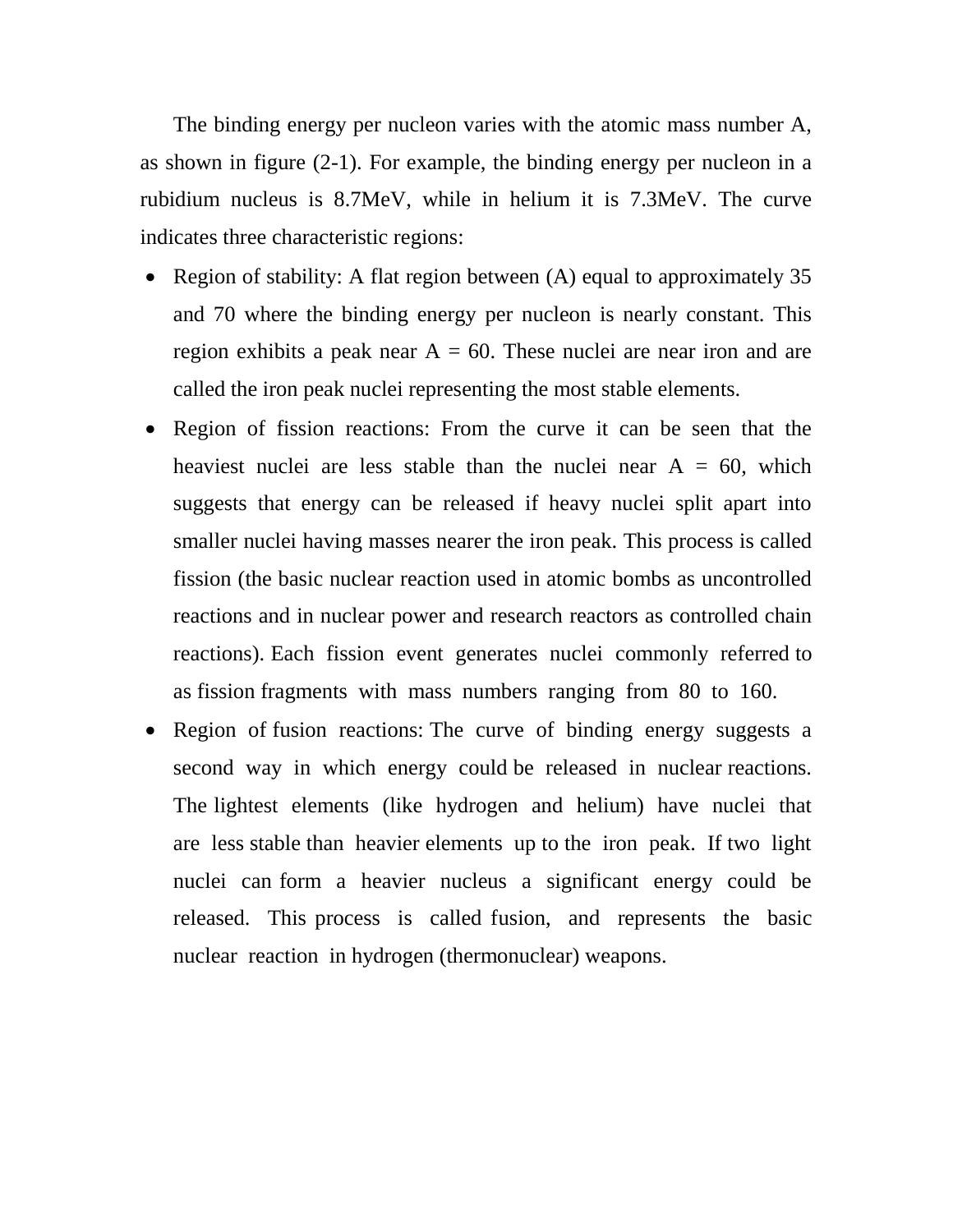## **(2-2)** Separation energy

Are the analogous of the ionization energies in atomic physics, reflecting the energies of the valence nucleons. The separation energy of any particle is defined as the amount of energy needed to remove a particle from the nucleus. For a given N,Z;  $S_n$ ,  $S_p$  is larger for nuclei with even N or Z than with odd one, this due to the pair effect of nuclear force which increase the binding energy and separation energy.

There are two equations to determine the separation energy using the mass or the binding energy. For neutron as follow:

 $S_n=931.5[M(A-1,Z)+m_n-M(A,Z)]$ 

$$
S_n = B(A,Z) - B(A-1,Z)
$$

For proton:

 $S_p = 931.5[M(A-1,Z-1)+m_H-M(A,Z)]$ 

$$
S_p = B(A,Z) - B(A-1,Z-1)
$$

For alpha particle:

$$
S_{\alpha} = 931.5[M(A-4,Z-2)+m_{\alpha}-M(A,Z)]
$$

 $S_{\alpha} = B(A,Z) - B(A-4,Z-2) - B(\alpha = \frac{4}{2}He)$ 

The fact, that each pair of these equations represents two equivalent equations.

Example: calculate the separation energy of neutron for  $209$ Pb by using the two methods, where  $M(^{209}_{82}Pb) = 209.05398u$ ,  $M(^{208}_{82}Pb) = 208.04754u$ . Sol.:

1- S<sub>n</sub>=931.5[M(A-1,Z)+m<sub>n</sub>-M(A,Z)]=931.5[M(
$$
^{208}_{82}Pb
$$
)+m<sub>n</sub>-M( $^{209}_{82}Pb$ )]  
=931.5[208.04754+1.008665-209.05398]=2.07259MeV

2-  $B(A, Z) = 931.5(Zm_p + Zm_e + Nm_n - M_{atom}^{measured})$ 

 $B(^{209}_{82}Pb) = 931.5(82x1.007276+82x0.000549+127x1.008665-209.05398]$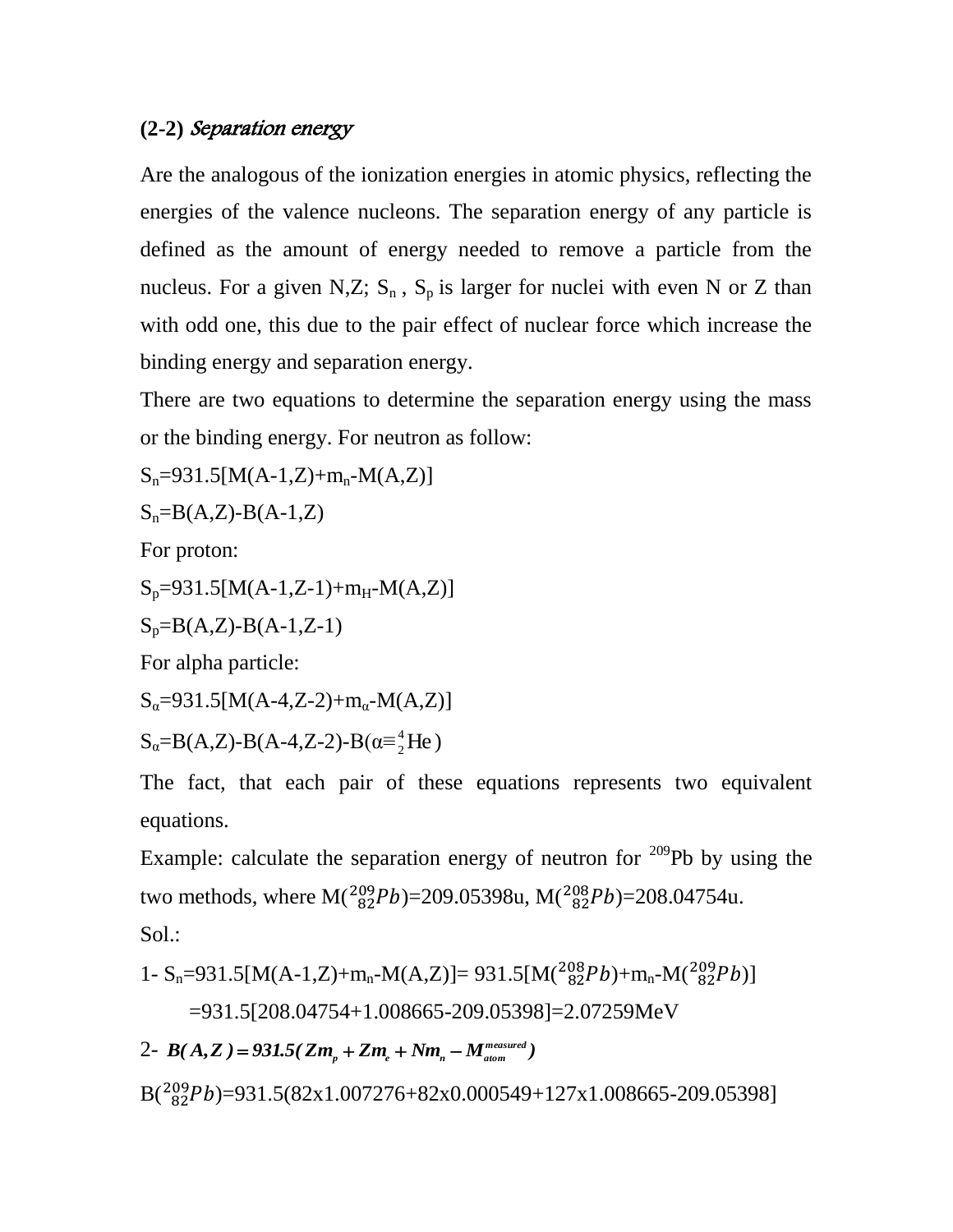=1572.48844MeV

 $B({}^{208}_{82}Pb)$ =931.5(82x1.007276+82x0.000549+126x1.008665-208.04754]

=1570.41585MeV

Sn=B(A,Z)-B(A-1,Z)=1572.48844-1570.41585=2.07259MeV



**Figure (2-2): Neutron separation energy of lead isotopes as a function of neutron number.**

# **(2-3)** Nuclear Forces

Protons and neutrons are bound inside nuclei, despite the Coulomb repulsion among protons. Therefore there must be different and much stronger force acting among nucleons to bind them together. This force is called nuclear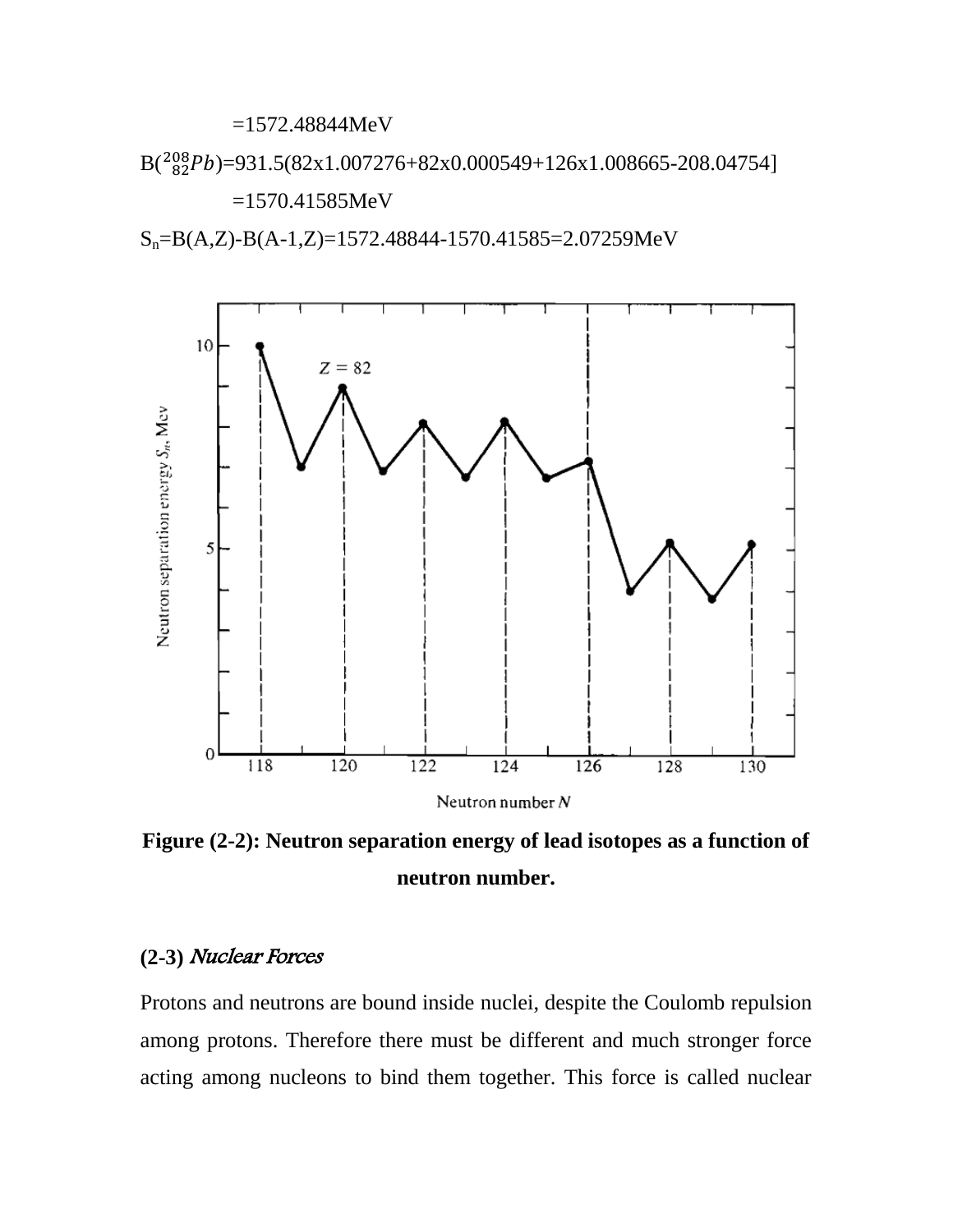force, nuclear binding force, or in more modern settings, the strong interaction. There are notable properties of the nuclear binding force.

1. It is much stronger than the electromagnetic force (the force is charge independent, i.e.  $F_{pp} = F_{nn} = F_{pn}$ , we can see that from the equality of energy level, binding energy and total angular momentum of mirror nuclei). As shown in the empirical mass formula [see section (2-5-1)], the coefficient of the Coulomb term is more than an order of magnitude smaller than the other terms in the binding energy.

2. It is short-ranged, acts only up to 1–2 fm.

3. It has the saturation property, giving nearly constant  $B/A=$   $B_{ave} \approx 8.5$ MeV.

This is in stark contrast to the electromagnetic force.

4. The force depends on spin and states of the nucleon.

i.e. the nuclear force between two nucleons of the same type (p and p) or (n and n) could be the biggest whenever the total angular momentum for the first has the maximum value and equal with opposite direction to the other, i.e. the angular momentum for both is equal to zero.

For example, let  $\vec{s}_1$  and  $\vec{s}_2$  $\vec{s}_1$  and  $\vec{s}_2$  are the spin to the two protons,  $\vec{\ell}_1$  and  $\vec{\ell}_2$  $\overline{a}$  $\overline{\ell}$  $\overline{\phantom{a}}$ the orbital momentum, therefore the total angular momentum for the first is equal  $\overline{j}_1 = \overline{\ell}_1 + \overline{s}_1$  $\frac{1}{2}$  $\overline{\ell}$  $\div$   $\div$  $=\vec{\ell}_1 + \vec{s}_1$ , and for the second proton  $\vec{j}_2 = \vec{\ell}_2 + \vec{s}_2$  $\frac{1}{2}$  $\vec{\ell}$  $\frac{1}{2}$   $\frac{1}{2}$  $=\overline{\ell}_2 +$ 

For the maximum nuclear force between the two nucleons, must be  $\overline{\mathbf{j}}_{\rm 1\,max}\,=-\overline{\mathbf{j}}_{\rm 2\,max}$  $\frac{1}{2}$   $\frac{1}{2}$  $=-$ 

Put the two protons in s-state, then:

 $\vec{B}_1 = 0$ ,  $\vec{S}_1 = 1/2 \implies \vec{j}_1 = 1/2$  and  $\vec{\ell}_2 = 0$ ,  $\vec{S}_2 = 1/2 \implies \vec{j}_2 = 1/2$  $\vec{r}$   $1/2 \rightarrow \vec{r}$  $\overline{\ell}$  $\vec{a}$  = 1/2  $\rightarrow \vec{i}$  = 1/2 and  $\vec{a}$  $\overline{\ell}$  $\rightarrow$ For maximum  $F_{pp}$ ,  $\vec{j}_1 = -\vec{j}_2 \implies \vec{J} = \vec{j}_1 + \vec{j}_2 = 1/2 - 1/2 = 0$  for two protons in p-state, then: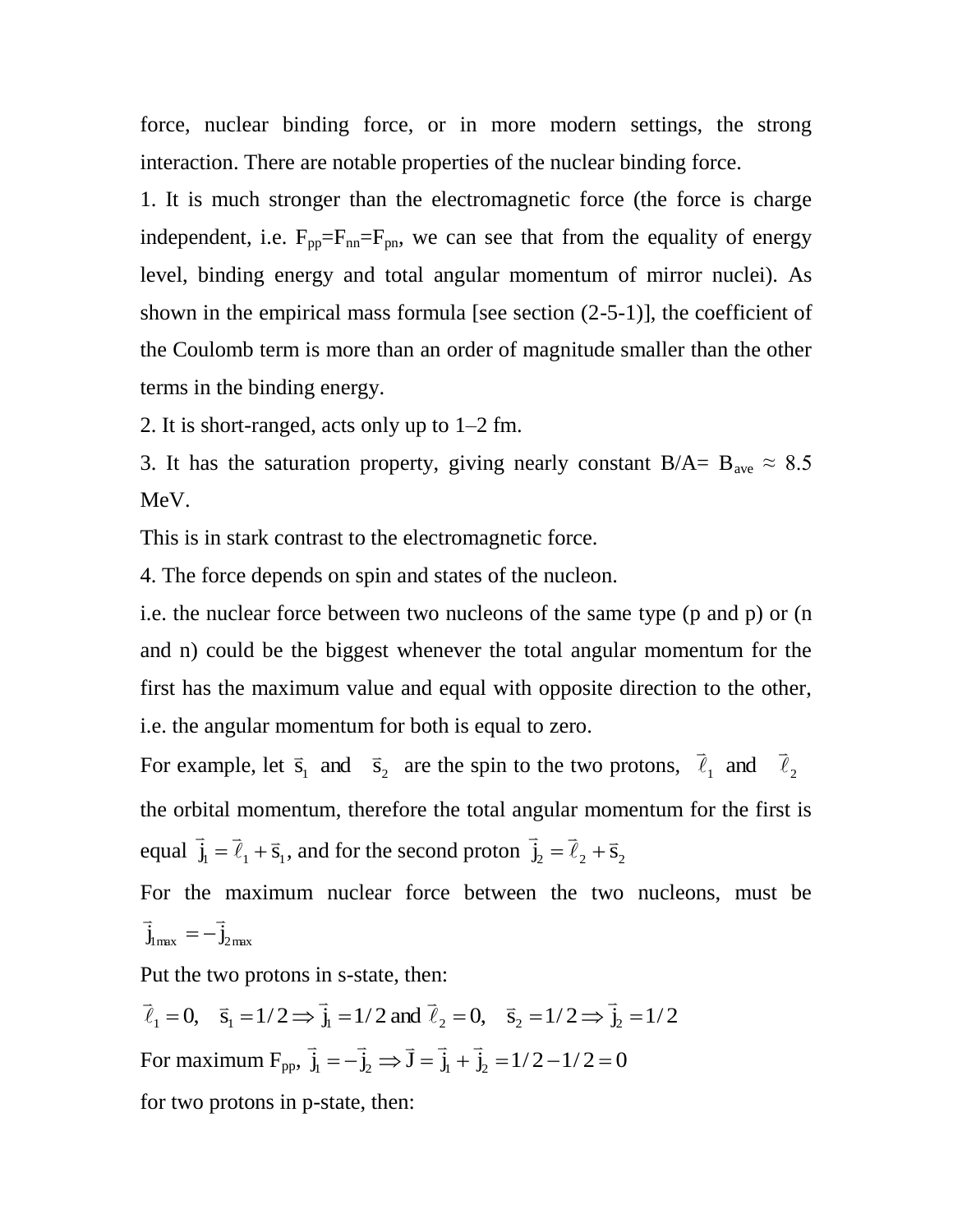$\vec{B}_1 = 1$ ,  $\vec{B}_1 = 1/2 \implies \vec{j}_{1\text{min}} = 1/2$  (if  $\vec{\ell}_1 \neq \vec{B}_1$ ) and  $\vec{j}_{1\text{max}} = 3/2$  (if  $\vec{\ell}_1 / \vec{B}_1$ )  $\frac{1}{2}$  $\overline{\ell}$  $\vec{a}$  and  $\vec{i}$  2/2 (if  $\vec{a}$  $\overline{\ell}$  $\vec{a}$  = 1/2  $\vec{a}$  = 1/2  $G$  $\overline{\ell}$  $\rightarrow$  $=1, \quad \bar{s}_1 = 1/2 \implies \bar{j}_{\text{min}} = 1/2 \text{ (if } \bar{\ell}_1 \# \bar{s}_1 \text{) and } \bar{j}_{\text{max}} =$  $\overline{\mathbf{I}}_2 = 1$ ,  $\overline{\mathbf{S}}_2 = 1/2 \Rightarrow \overline{\mathbf{I}}_{2\min} = 1/2$  (if  $\overline{\ell}_2 \# \overline{\mathbf{S}}_2$ ) and  $\overline{\mathbf{I}}_{2\max} = 3/2$  (if  $\overline{\ell}_2 / \overline{\mathbf{S}}_2$ )  $\frac{1}{2}$  $\vec{\ell}$  $\vec{a}$  and  $\vec{i}$  = 2/2(if  $\vec{a}$  $\vec{\ell}$  $\vec{a}$  = 1/2  $\vec{a}$  = 1/2  $\vec{a}$  = 1/2  $\vec{a}$  =  $\vec{b}$  $\overline{\ell}$  $\rightarrow$  $=1$ ,  $\bar{s}_2 = 1/2 \implies \bar{j}_{min} = 1/2$  (if  $\bar{\ell}_2 \# \bar{s}_2$ ) and  $\bar{j}_{max} =$ For maximum  $F_{pp}$ ,  $\vec{j}_{1max} = -\vec{j}_{2max} \implies \vec{J} = \vec{j}_{1max} + \vec{j}_{2max} = 3/2 - 3/2 = 0$  $\vec{r}$  ,  $\vec{r}$  ,  $\vec{r}$  ,  $\vec{r}$ This phenomenon is called the pairing effect.

5. It is exchange forces. Like of the photon exchange between the electric charges, there are medium mass particles (mesons) were exchange between nucleons.

6. Even though the nuclear force is attractive to bind nucleons, there is a repulsive core when they approach too closely, around 0.5fm. They basically cannot go closer.

i.e. 2fm>r>0.5fm leads to attractive nuclear force, while r<0.5fm repulsive force.

## **(2-4)** Nuclear Spins and Dipole Moments

Both the proton and the neutron have spin angular momentum of  $\frac{1}{2}\hbar$ 2 1 . Furthermore, just as electrons in an atom can have orbital angular momentum, so also can nucleons inside a nucleus. We know from quantum mechanics that orbital angular momentum can take on only integral values. The total angular momentum of the constituents-namely, the vector sum of the orbital and intrinsic spin angular momenta-defines the spin of the nucleus.

Thus, the nuclei with even mass number have integral nuclear spin whereas nuclei with odd mass number have half-integral nuclear spin. However, the nuclei with an even number of protons and an even number of neutrons (even-even nuclei) have zero nuclear spin. These facts lend credence to the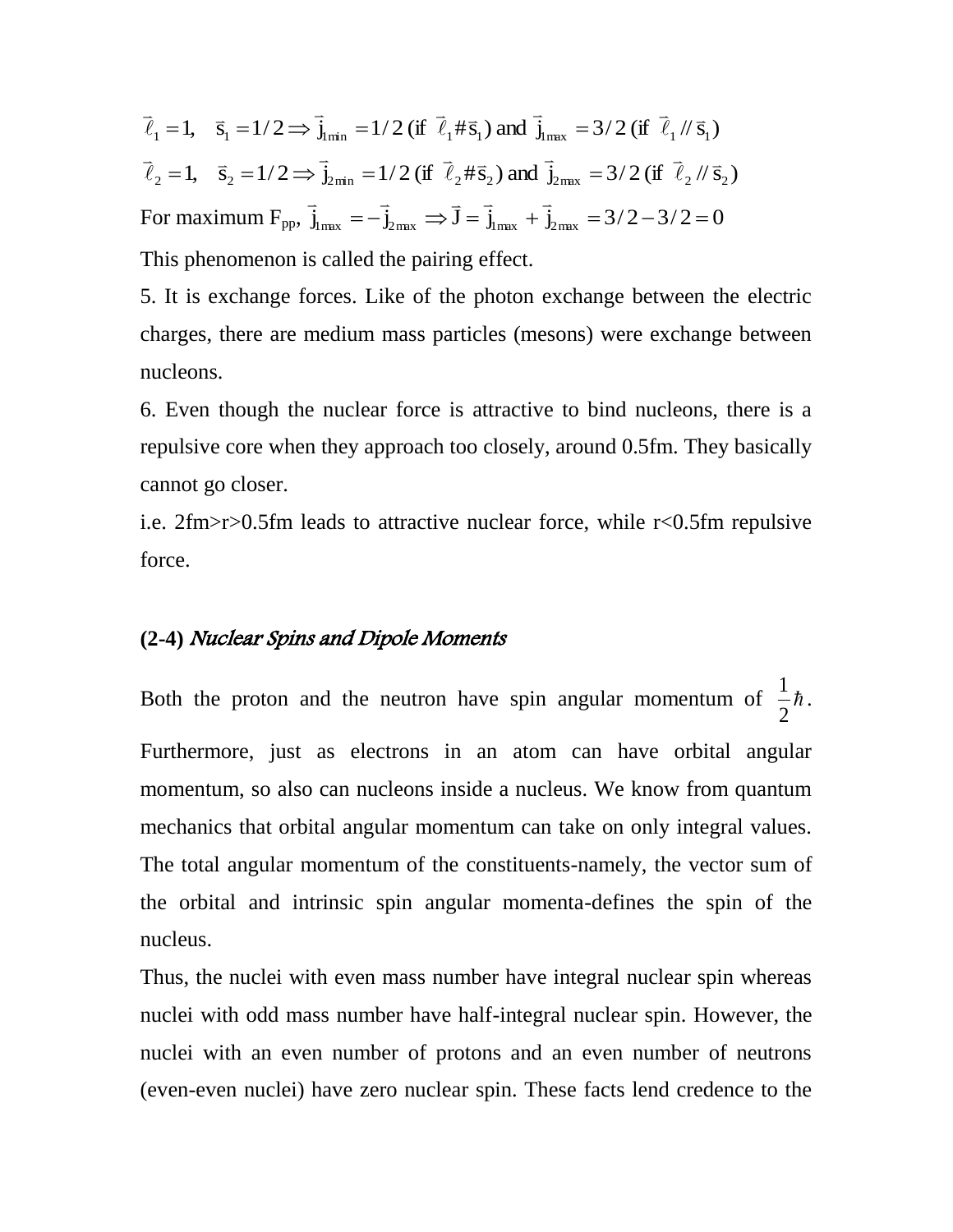hypothesis that spins of nucleons inside a nucleus are very strongly paired so as to cancel their overall effect.

To explain the fine structure of the spectral lines, suppose that each of the electron, proton and neutron has spin momentum result from rotation on its axis and therefore they has a magnetic moment due to this rotation, the interaction of magnetic moment of the electron with the magnetic moment of the nucleus leads to increase or decrease the tension between them and then will increase or decrease energy of electron, i.e. split the energy levels of the electron and thus will be divided every line of spectral lines into several lines. Every charged particle has a magnetic dipole moment associated with its spin, given by:

$$
\vec{\mu}_s = g_s \frac{e}{2mc} \vec{s}
$$

where e, m and s are the charge, mass and the intrinsic spin of the charged particle. The constant g is known as the Lande factor (Gyromagnetic ratio), which for a point particle, such as the electron, is expected to have the value  $g = 2$ .

When  $g \neq 2$  the particle is said to possess an anomalous magnetic moment, which is usually ascribed to the particle having a substructure like proton and neutron:

$$
g_s \approx \begin{cases} 5.5857 & \text{proton} \\ -3.8261 & \text{neutron} \end{cases}
$$

Relate to orbital angular momentum

$$
\vec{\mu}_{\ell} = g_{\ell} \frac{e}{2mc} \vec{\ell}
$$

 $g_{\ell} = 0$  for neutron  $g_{\ell} = 1$  for proton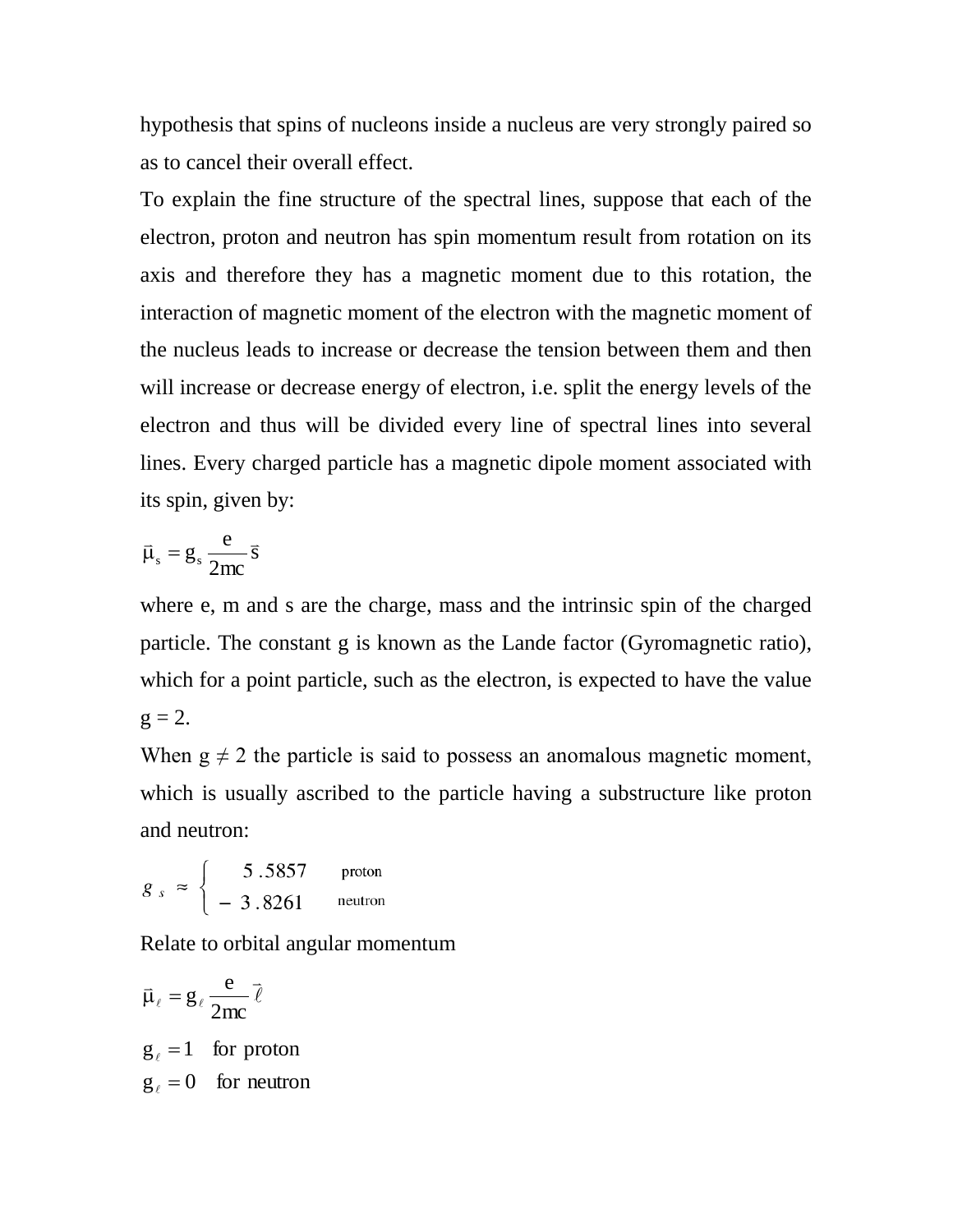For the electron (with  $s = \frac{1}{2}\hbar$ 2 1  $s = \frac{1}{2}\hbar$ ), the dipole moment  $\mu_e \approx \mu_B$ , where  $\mu_B$  is the Bohr magneton, defined as:

$$
\mu_{\rm B} = \frac{e\hbar}{2m_{\rm e}c} = 5.79 \times 10^{-11} \, MeV / T
$$

Where a magnetic field of 1 tesla (T) corresponds to  $10^4$  gauss (G), the magnetic dipole moment for nucleons is measured in terms of the nuclear magneton, defined using the proton mass:

$$
\mu_{\rm N} = \frac{e\hbar}{2m_{\rm p}c} = 3.15 \times 10^{-14} \, \text{MeV} / T
$$

From the ratio of  $m_{p}/m_{e}$ , we deduce that the Bohr magneton is about 2000 times larger than the nuclear magneton due to  $m_p=1837m_e \approx 2000m_e$ , i.e. atomic moment >> nuclear moment.

The magnetic moments of the proton and the neutron are:

$$
\mu_{\rm p} \approx 2.79 \mu_{\rm N} \qquad , \qquad \mu_{\rm n} \approx -1.91 \mu_{\rm N}
$$

Thus, the electrons cannot be present inside nuclei because it would then be particularly hard to explain the small values of nuclear moments, since even one electron would produce a moment a thousand times that observed for nuclei.

### **The most important Radionuclides:**

- **1. Hydrogen (Deuterium & Tritium)**  ${}_{1}^{2}H$  **&**  ${}_{1}^{3}$
- **2. Helium (Alpha particle)**
- **3. Carbon**
- **4. Sodium**  $^{22}_{11}Na$
- **5. Potassium**
- **6.** Cobalt  $^{60}_{27}Co$
- **7. Strontium**